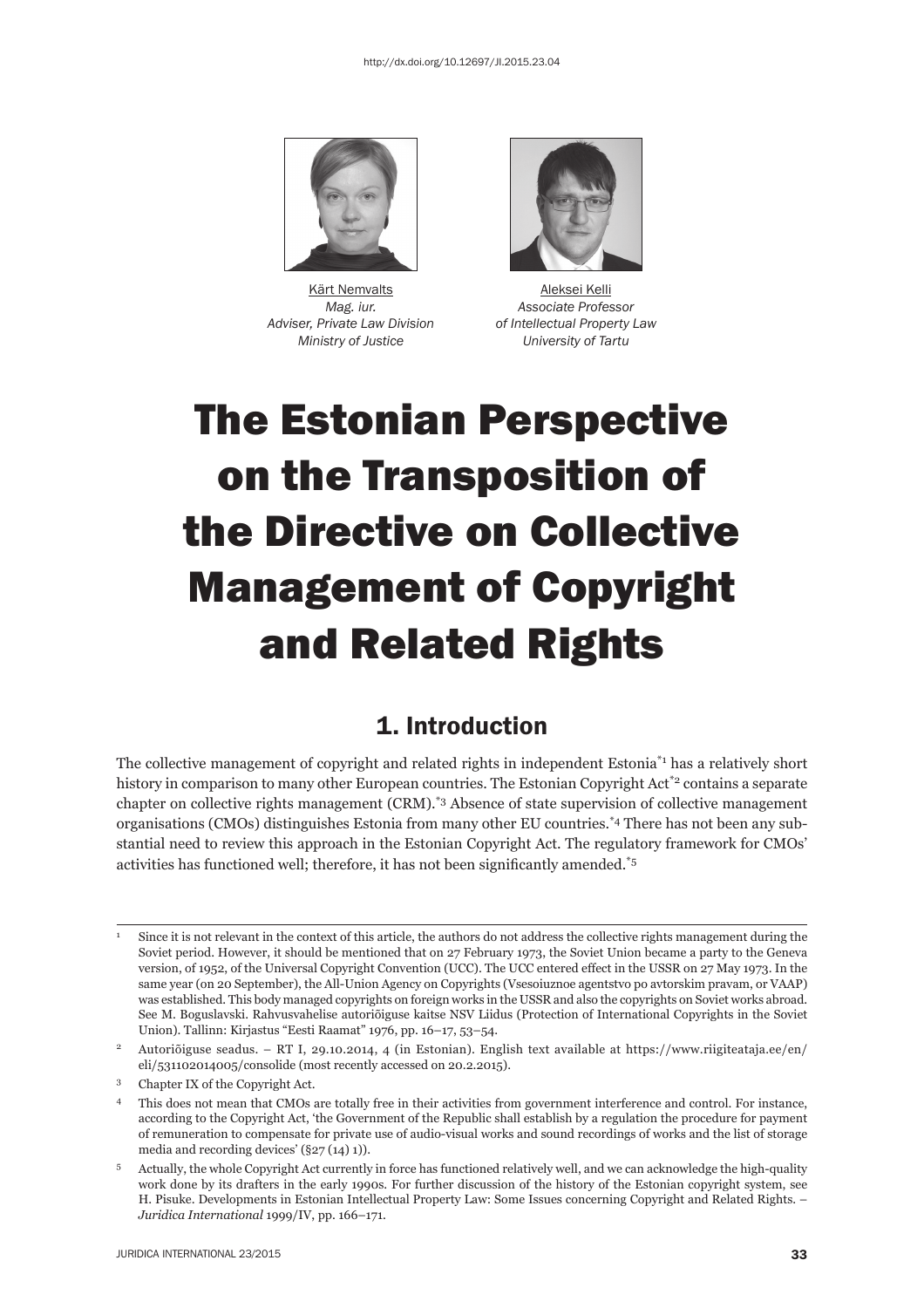Also, the Estonian collective management organisations can be characterised as stable and efficient organisations. The Estonian Authors' Society (Eesti Autorite Ühing, EAÜ)\*6 was established on 8 October 1991 as the successor in title to a similar society established in Estonia in 1932. Some years later, in 1998, the Estonian Association of the Phonogram Producers (Eesti Fonogrammitootjate Ühing, EFÜ)\*7 was established, with the Estonian Association of Audiovisual Authors (Eesti Audiovisuaalautorite Liit, EAAL)\*8 following in 1999 and the Estonian Performers Association (Eesti Esitajate Liit, EEL)\*9 in 2000. No major changes in the number of organisations have occurred during the time those organisations have represented the respective groups of rights-holders.

Only one minor incident took place, in 2001, when the Estonian Association of Music and Phonogram Producers (Eesti Muusika- ja Fonogrammitootjate Liit, EMFL) was established as an alternative organisation to represent producers of phonograms. This caused some confusion among stakeholders. However, the organisation was active for only a very short time and has been liquidated.

As a result, it can be said that both the regulation pertaining to collective rights management and CMOs themselves function quite well in Estonia and that there is no need for reviewing the underlying, basic principles of the CRM system. This does not mean that all possible changes are ruled out. For instance, a draft regulation is being prepared that introduces extended collective licensing.\*10 This draft regulation is based on research conducted by Elise Vasamäe. Since her research results are presented in sufficient detail in her PhD thesis<sup>\*11</sup>, examining this proposed change is not our primary focus.

The main focus of this article is on the topical issues linked to transposition of the Collective Rights Management Directive\*12 (or CRM Directive) into Estonian legislation. It is disputable whether the CRM Directive improves the Estonian copyright system. However, since Estonia is an EU member state, it has to transpose the directive. This complicated and demanding practical work is currently underway in the Estonian Ministry of Justice. The article has been written to share the Estonian experience with foreign experts who are facing similar challenges.

The transposition of the CRM Directive results in significant changes entailing at least some administrative burden on the state and stakeholders. In the following sections of the paper, the authors address the most challenging practical and theoretical issues, including cross-border rights management, competition and cultural issues, and the supervision of CMOs.

In dealing with the above-mentioned issues, the authors rely on traditional legal methods such as analytical and comparative approaches. Additional insights and contextual information related to CMOs' activities were obtained through communication with Kalev Rattus, from the Estonian Authors' Society.\*13

## 2. Cross-border rights management

One of the arguments for adoption of the CRM Directive was the liberalisation and clarification of issues of cross-border rights management. There is some confusion as to whether rights management constitutes a service that is subject to the Directive of the European Parliament and of the Council on Services in the Internal Market\*14 (the Services Directive).

<sup>6</sup> Additional information available at http://www.eau.org/ (most recently accessed on 20.2.2015).

<sup>7</sup> Additional information available at http://www.efy.ee/ (most recently accessed on 20.2.2015).

<sup>8</sup> Additional information available at http://www.kinoliit.ee/eaal (most recently accessed on 20.2.2015).

<sup>9</sup> Additional information available at http://www.eel.ee/ (most recently accessed on 20.2.2015).

<sup>10</sup> See Seletuskiri autoriõiguse ja autoriõigusega kaasnevate õiguste seaduse eelnõu juurde. Versioon: 21.7.2014 (Explanatory Memorandum to the Estonian draft Copyright and Related Rights Act, Version: 21.7.2014) (in Estonian). Available at https:// ajaveeb.just.ee/intellektuaalneomand/wp-content/uploads/2014/08/Autori%C3%B5iguse-seletuskiri-21-7-2014.pdf (most recently accessed on 8.1.2015).

<sup>11</sup> E. Vasamäe. *Autoriõiguste ja autoriõigusega kaasnevate õiguste jätkusuutlik kollektiivne teostamine* ['Sustainable Collective Management of Copyright and Related Rights'], prepared under the supervision of Professor Heiki Pisuke. Tartu Ülikooli Kirjastus 2014, p. 113. Available at http://dspace.utlib.ee/dspace/handle/10062/42432 (most recently accessed on 17.3.2015).

<sup>&</sup>lt;sup>12</sup> Directive 2014/26/EU of the European Parliament and of the Council of 26 February 2014 on Collective Management of Copyright and Related Rights and Multi-territorial Licensing of Rights in Musical Works for Online Use in the Internal Market. – OJ L 84, 20.3.2014, pp. 72–98.

<sup>13</sup> E-mail communications with Managing Director Kalev Rattus (9.4.2015; 13.4.2015; 14.4.2015).

<sup>14</sup> Directive 2006/123/EC of the European Parliament and of the Council of 12 December 2006 on Services in the Internal Market (OJ L, 27.12.2006, 376/36).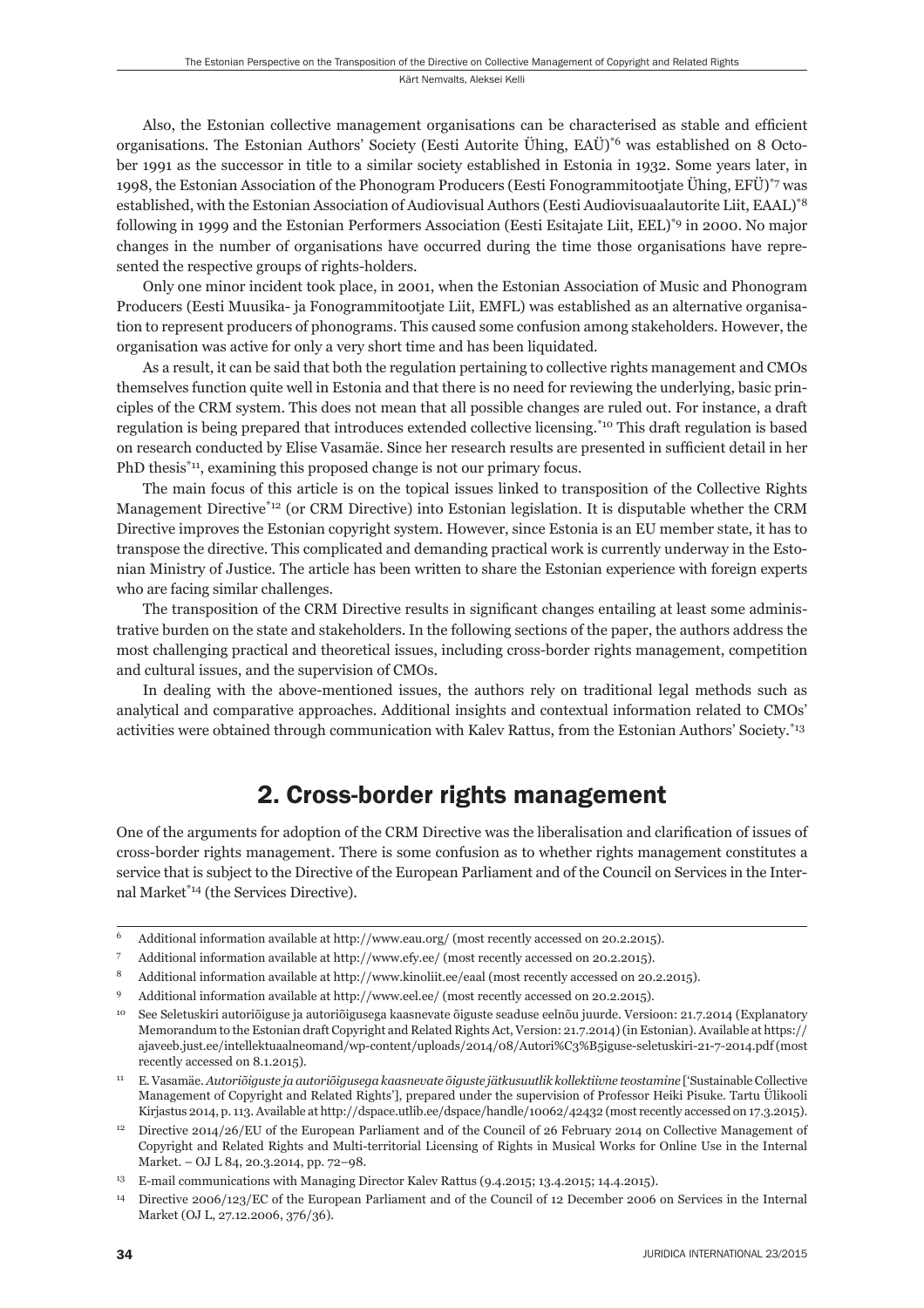Shortly after the adoption of the CRM Directive, the European Court of Justice (ECJ) rejected the European Commission's arguments for the applicability of the Services Directive to CMOs' activities (with the so-called OSA judgement).\*15 The ECJ acknowledged that CMOs provide a 'service' within the meaning of the Services Directive but then excluded the applicability of the Services Directive to intellectual property by making a reference to Article 17 (11) of the Services Directive.\*16 The ECJ further explained that legislation that grants a CMO a monopoly over the management of copyright in the territory of the Member State concerned should be considered suitable for protecting intellectual property rights, since it is liable to allow the effective management of those rights and effective supervision of their respect in the relevant territory. According to the ECJ, allowing users of works to obtain authorisation for the use of those works and pay the fees due through any collecting society established in the EU could lead to significant monitoring problems related to the use of those works and the payment of the fees due.<sup>\*17</sup> This judgement supports the approach of countries that have a high level of control over CMOs in their territory.\*18 That control can be exercised through a set of requirements that collective rights management organisations are required to meet. Collective rights management organisations' activities are closely linked to their organisational form. Estonian copyright law does not provide legal definition of a CMO.<sup>\*19</sup> However, according to the Estonian Copyright Act, '[a] collective management organisation shall be a non-profi t association which is founded, operates or is dissolved pursuant to the Non-profit Associations Act'.\*20

On the European Union level, the definition of a collective management organisation was initially provided in the cable and satellite directive.<sup>\*21</sup> At the same time, no compulsory organisational form was specified.<sup>\*22</sup> Therefore, any organisation, in any legal form, could operate as a collective management organisation. The CRM Directive sets forth more details regarding the definition and thereby narrows the category of organisations that can be considered to be collective management organisations.

Nevertheless, in comparison with what is specified in the Estonian Copyright Act, this definition is still broader. According to the legal literature, the local requirements being stricter obliges the EU Member State in question to stipulate such a broad definition in its relevant legislation as well. It is not in conformity with the Services Directive to require a certain legal form for collective management organisations in a Member State.\*<sup>23</sup> The current regulation, wherein strict requirement of a specific legal form exists, could lead to a situation in which collective management organisations established in other Member States that take different legal forms could not provide services. This might have been the case before the CRM Directive was adopted (local requirements in Member States contradicting the Services Directive).<sup>\*24</sup>

<sup>15</sup> Case C-351/12, *Ochranný svaz autorský pro práva k dílům hudebním o.s. (OSA) vs Léčebné lázně Mariánské Lázně a.s.*, paragraph 65. Available at http://curia.europa.eu/juris/documents.jsf?num=C-351/12 (most recently accessed on 5.3.2015).

<sup>&</sup>lt;sup>16</sup> Article 16 ('Freedom to provide services') shall not apply to copyright, neighbouring rights, and industrial property rights, according to Article 17 of the Services Directive.

<sup>17</sup> Case C-351/12, paragraphs 63, 64, 72, and 77.

<sup>18</sup> For instance, the Latvian Copyright Law foresees that 'only one organisation for collective management of economic rights without an authorisation from another organisation for collective management shall perform collective management of economic rights in relation to public lending, as well as reproduction and reprographic reproduction for personal use' (§63 (8)). English text available at http://www.gencs.eu/uploads/european\_patent\_trademark\_registration/latvia/Copyright%20 Law%20Latvia.pdf (most recently accessed on 24.3.2015). The Polish Copyright Law gives specifi c instructions for a case wherein, in a given field of exploitation, there is more than one collective management organisation (§107). English text is available at http://www.wipo.int/wipolex/en/text.jsp?file id=129378 (most recently accessed on 24.3.2015). The Czech Copyright Law's Section 97 (2) requires that the 'collective rights manager […] only be a legal person with its seat in the Czech Republic and associating, directly or through a third party, rightholders whom he represents in collective rights management'. Also, pursuant to Section 98, there should be authorisation obtained from the Ministry of Culture to execute collective rights management. English text of this law is available at http://www.wipo.int/wipolex/en/text.jsp?file\_id=137175 (most recently accessed on 24.3.2015).

See also the Czech Copyright Law's Section 97 (3), which stipulates: 'Collective rights management is not a business enterprise': English text available at http://www.wipo.int/wipolex/en/text.jsp?file\_id=137175 (most recently accessed on 24.3.2015). In Hungary, the collective management of rights is subject to registration, pursuant to Section 86 (1) of the Hungarian Copyright Act. English text is available at http://www.hipo.gov.hu/English/jogforras/hungarian\_copyright\_act. pdf (most recently accessed on 24.3.2015).

Copyright Act,  $\S76$  (2).

<sup>21</sup> Council Directive 93/83/EEC of 27 September 1993 on the Coordination of Certain rules Concerning Copyright and Rights Related to Copyright Applicable to Satellite Broadcasting and Cable Retransmission (OJ L, 6.10.1993, 248).

<sup>&</sup>lt;sup>22</sup> Article 1 (4) of the cable and satellite directive (Directive  $93/83/EEC$ ).

<sup>23</sup> E. Vasamäe (see Note 12), pp. 113, 146.

<sup>&</sup>lt;sup>24</sup> Under Article 16 (1) of the Services Directive, 'Member States shall respect the right of providers to provide services in a Member State other than that in which they are established'. Article 17 excludes certain fields from the scope of application of Article 16,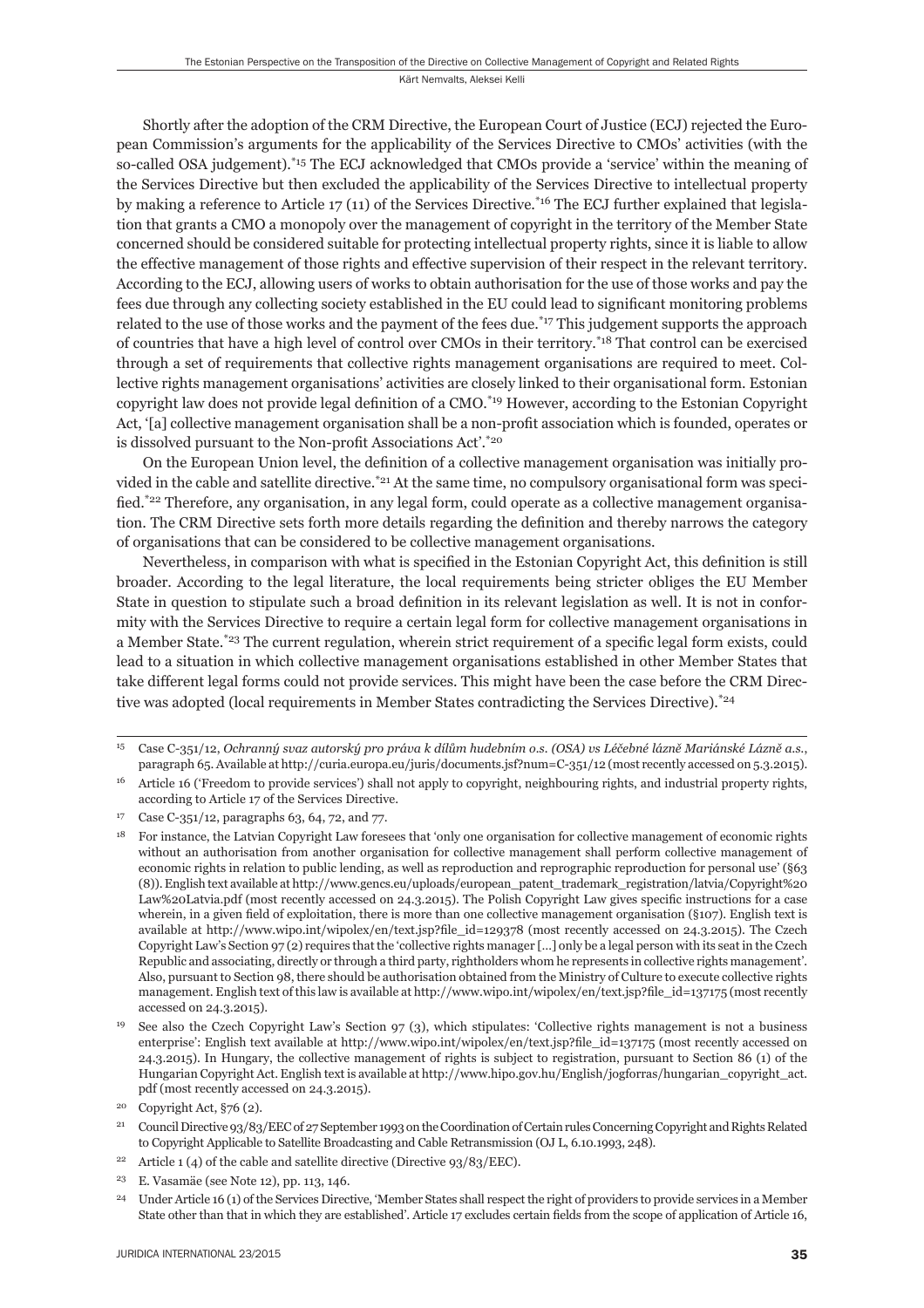#### Kärt Nemvalts, Aleksei Kelli

The authors of this article are of the opinion that conflict between a local legal-form requirement and Article 16 of the Services Directive is not evident in light of the recent CRM Directive. Pursuant to the CRM Directive, a collective management organisation 'means any organisation which is authorised by law or by way of assignment, licence or any other contractual arrangement to manage copyright or rights related to copyright on behalf of more than one right holder, for the collective benefi t of those right holders, as its sole or main purpose, and which fulfils one or both of the following criteria: (i) it is owned or controlled by its members; (ii) it is organised on a not-for-profit basis; [...]'. Recital 14 facilitates interpretation by clarifying that the CRM Directive does not require collective management organisations to adopt a specific legal form. In practice, these organisations operate in various legal forms in different Member States, such as associations, co-operatives, or limited-liability companies and in some exceptional cases as foundations\*25. The practice referred to does not violate the provisions of the CRM Directive. Nothing prevents a Member State from stipulating its own formalities for establishment of a collective management organisation. According to the CRM Directive, rights-holders have the right to authorise a collective management organisation of their choice to manage the rights, categories of rights or types of works, and other subject matter of their choice, for the territories of their choice, irrespective of the Member State of nationality, residence, or establishment of either the collective management organisation or the rights-holder.\*26 With regard to the freedoms established in the Treaty on the Functioning of the European Union (TFEU)<sup>\*27</sup>, collective management of copyright and related rights should entail a rights-holder being able freely to choose a collective management organisation for the management of his rights.<sup>\*28</sup> As a result, Estonian authors are entitled to authorise, for instance, a French CMO to manage their rights in the whole EU (including Estonia). The legal form of the French CMO is irrelevant.

This approach is supported by the initial proposal of the CRM Directive.<sup>\*29</sup> Recital 3 of the proposal clarifies the issue of applicability of the Services Directive by asserting that collective management organisations as service providers should comply with the national requirements pursuant to the directive. The recital further explains that 'collecting societies should be free to provide their services across borders, to represent rightholders resident or established in other Member States or grant licences to users resident or established in other Member States'.\*30 The final version of the CRM Directive, however, does not make similar reference to the Services Directive. Still it can be asserted that the Services Directive is applicable since Recital 8 of the CRM Directive refers to Article 62 of the TFEU, which deals with a sector offering services across the European Union as one of its legal bases.

A practical question to be answered in the drafting of the relevant provisions for the Estonian Copyright Act is whether the CRM Directive obliges Estonia to follow the wording of said directive in providing a requirement of a specifi c legal form for collective management organisations or whether it instead may be possible or even preferable to retain the existing definition for CMOs established in Estonia. The authors of this article support the adoption of a broad definition as provided in the CRM Directive. At the moment, the authors prefer to rely on the wording put forward by Vasamäe in her PhD thesis: 'A collective management organisation established in any legal form in another member state of the EU or a state that is a contracting party to the EEA Agreement and that conforms to the criteria for a collective management organisation

including copyright and neighbouring rights (Article 17 (11)). It has been disputed whether collective management services too are included in the scope of derogation in Article 17 (11) or not. If collective management is not exempted from the scope of Article 16 of the Services Directive, no restrictions could be introduced to entering the market of another Member State for provision of collective management services. See J. Drexl *et al*. Comments of the Max Planck Institute for Intellectual Property and Competition Law on the proposal for a directive of the European Parliament and of the Council on collective management of copyright and related rights and multi-territorial licensing of rights in musical works for online uses in the internal market COM (2012)372 **(**Max Planck Institute for Intellectual Property and Competition Law Research Paper No. 13-04), pp. 17–18. Available at http:// papers.ssrn.com/sol3/papers.cfm?abstract\_id=2208971 (most recently accessed on 23.3.2015).

<sup>25</sup> Pursuant to §1 of the Estonian Foundations Act. Sihtasutuste seadus (Foundations Act). – RT I 1995, 92, 1604; RT I, 29.6.2014, 109 (in Estonian). English text available at https://www.riigiteataja.ee/en/eli/529012015010/consolide (most recently accessed on 20.2.2015).

<sup>&</sup>lt;sup>26</sup> Article  $5(2)$  of the CRM Directive.

<sup>&</sup>lt;sup>27</sup> Consolidated version of the Treaty on the Functioning of the European Union (OJ C 115/47). Available at http://eur-lex. europa.eu/legal-content/EN/TXT/?uri=CELEX:12012E/TXT (most recently accessed on 9.4.2015).

<sup>28</sup> Recital 19 of the CRM Directive.

<sup>29</sup> See Proposal for a directive of the European Parliament and of the Council on collective management of copyright and related rights and multi-territorial licensing of rights in musical works for online uses in the internal market. Available at http:// ec.europa.eu/internal\_market/copyright/docs/management/com-2012-3722\_en.pdf (most recently accessed on 5.3.2015).

<sup>30</sup> Recital 3 of the proposal for a CRM directive.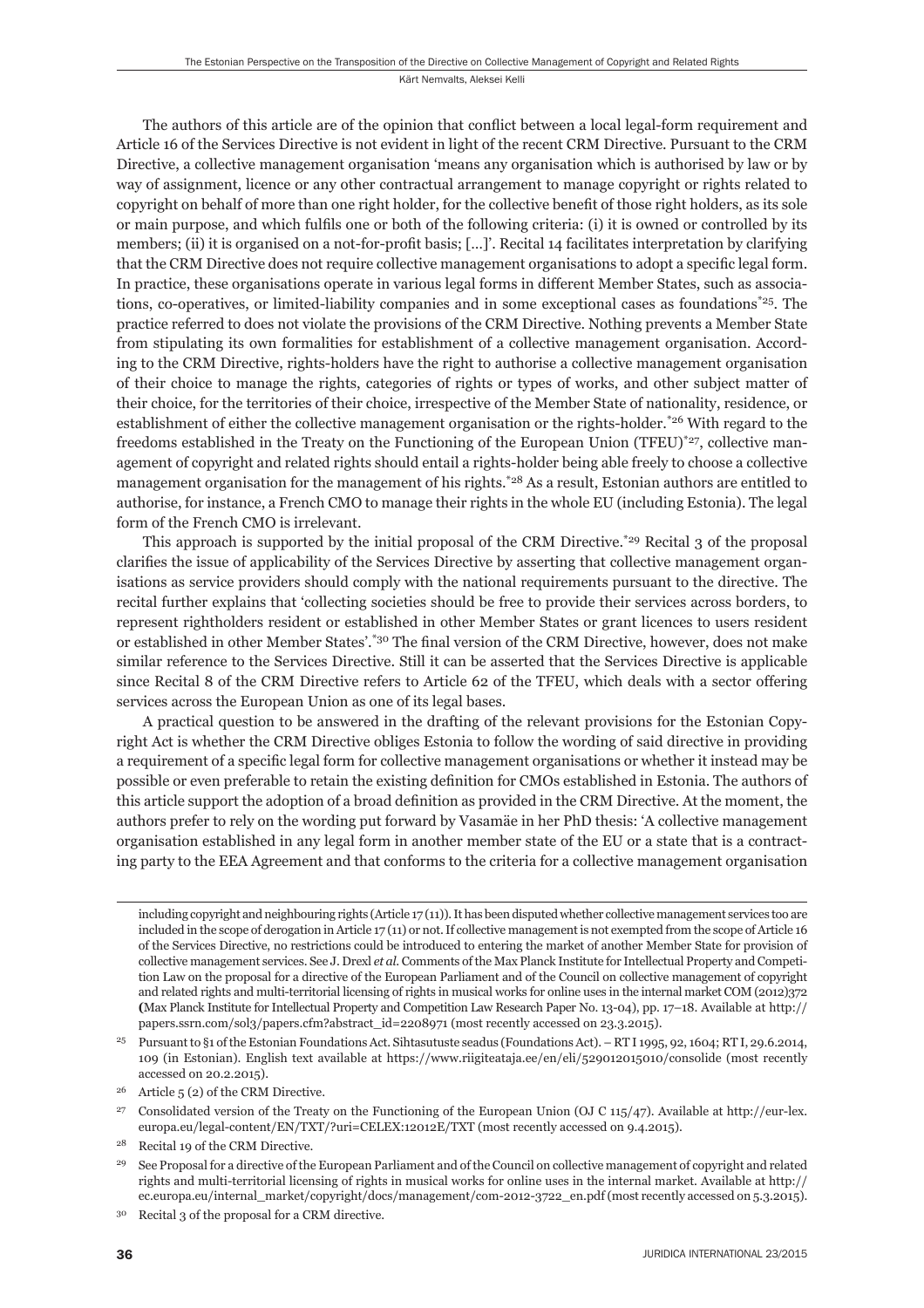in Estonia shall also be deemed to be a collective management organisation that is entitled to manage the rights of holders of rights collectively also in cases of compulsory and extended collective management*'.*\*31 *This working definition could form a basis for a draft law.* 

# 3. Competition policy and cultural diversity

The applicability of competition law to the activities of collective management organisations is a complex legal issue. According to some legal experts, the conventional wisdom is that competitive markets serve the interests of customers and consumers better than monopolies do. Whether, however, this also holds true for collective management organisations is highly disputable.\*32

The CRM Directive makes it clear that CMOs are not exempt from the competition rules provided by the TFEU.\*33 This means that CMOs' activities should comply with the antitrust rules stipulated in Article 101 of the TFEU and collective management organisations should not abuse their dominant position (TFEU, Article 102)\*34. This has also been consistently held in the European case law.\*35

Since there are numerous collective rights management organisations in the EU, the European Commission has scrutinised the activities of CMOs in consequence of complaints pertaining to their transparency, governance, and the distribution of royalties collected on behalf of rights-holders.\*36

This approach is reaffirmed by Commission Recommendation  $2005/737/EC$ , on collective rights management for music services on the Internet.<sup>\*37</sup> The European Commission confirmed the basic principles of this Recommendation document in the 2008 CISAC\*38 decision.\*39 On 16 July 2008, the European Commission adopted a decision prohibiting 24 European collective management organisations from restricting competition with respect to the conditions for the management and licensing of authors' public performance rights in musical works. The collective management organisations were found to have restricted the services they offer for authors and commercial users outside their domestic territory. The European Commission took the view that a series of measures taken, including membership and territorial restrictions incorporated into the reciprocal representation agreements concluded between the collective management organisations, constituted infringements of Article 81\*40 of the EC Treaty and Article 53 of the EEA Agreement.\*41 The International Confederation of Societies of Authors and Composers (CISAC) and the European societies launched an appeal against the Commission's decision on the alleged co-ordination of territorial restrictions. To show its support to the appealing European societies, CISAC also intervened on behalf of the societies in their own proceedings.\*42 In a series of judgements dated 12 April 2013, the Court partly

- 33 Recital 11 of the CRM Directive emphasises the need for compliance with the competition rules.
- 34 See also L. Gibault, S. van Gompel (see Note 33), pp. 4–5.
- 35 See, for instance, Case C-351/12, Case C-7/82, and Case C-127/73.

36 C.B. Craber. Collective rights management, competition policy and cultural diversity: EU lawmaking at a crossroads (i-call Working Paper No. 2014/04, October 2012). Available at http://papers.ssrn.com/sol3/papers.cfm?abstract\_id=2161763 (most recently accessed on 18.3.2015).

37 Commission Recommendation 2005/737/EC of 18 May 2005 on the collective cross-border management of copyright and related rights for legitimate online music services (OJ L, 21.10.2005, 276).

38 Further information on CISAC, the International Confederation of Societies of Authors and Composers, is available at http:// www.cisac.org/ (most recently accessed on 22.3.2015).

39 Commission Decision COMP/C2/38.698 – CISAC, of 16 July 2008, 'relating to a proceeding under Article 81 of the EC Treaty and Article 53 of the EEA Agreement', C(2008) 3435 final. See also C.B. Craber (see Note 37), pp. 8–9; L. Gibault, S. van Gompel (see Note 33), pp. 2–3.

<sup>31</sup> E. Vasamäe (see Note 12), p. 254.

<sup>32</sup> J. Drexl. *Collecting Societies and Competition Law*. 2007, p. 1. Available at http://www.ip.mpg.de/shared/data/pdf/ drexl\_-\_crmos\_and\_competition.pdf (most recently accessed on 18.3.2015). See also L. Guibault, S. van Gompel. Collective management in the European Union (Amsterdam Law School Legal Studies Research Paper No. 2012-08, Institute for Information Law Research Paper No. 2012-08), p. 1. Available at http://ssrn.com/abstract=1984015 (most recently accessed on 22.3.2015).

<sup>40</sup> Now Article 101 of the TFEU.

<sup>41</sup> A. Andries, B. Julien-Malvy. The CISAC decision – creating competition between collecting societies for music rights. *Competition Policy Newsletter* 2008/3, p. 53. Available at http://ec.europa.eu/competition/publications/cpn/2008\_3\_53.pdf (most recently accessed on 18.3.2015).

<sup>42</sup> Case T-442/08, *CISAC v. European Commission*. These judgements were given in parallel cases brought by most of the collection societies in the EU, and by the International Confederation of Societies of Authors and Composers. See, for instance, the judgement in case T-416/08, *Eesti Autorite Ühing v. European Commission*.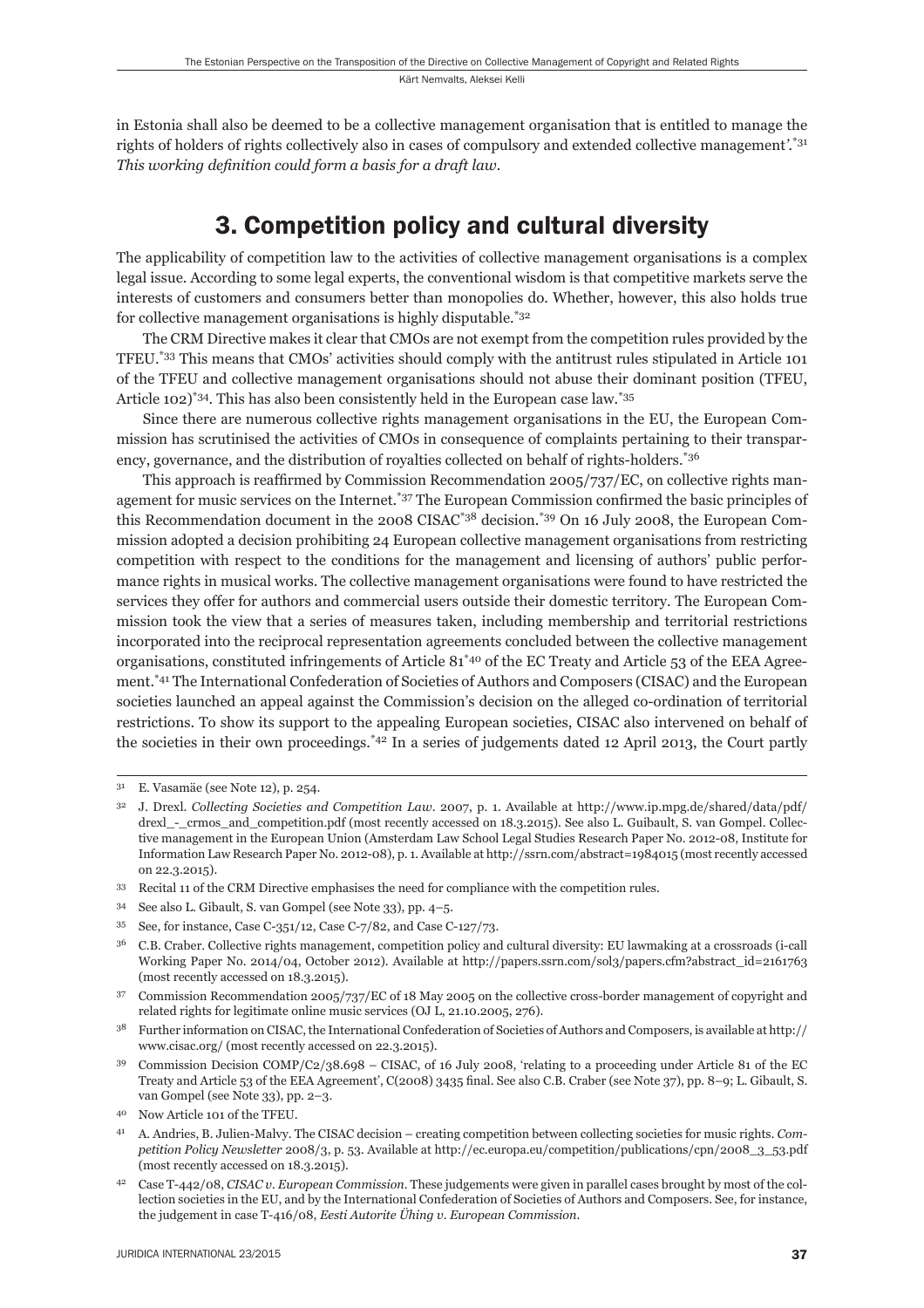Kärt Nemvalts, Aleksei Kelli

annulled the referred European Commission decision. However, the majority of the Commission's arguments in favour of establishing a new cross-border licensing system were not actually rejected by the Court.

The central issue here has to do with the potential impact of this decision in the context of transposition of the CRM Directive. It was definitely relevant in the formulation of the basic principles underlying the CRM Directive and for collective management organisations' activities before the adoption of the directive. Since the key findings stated in the decision have been incorporated into the text of the CRM Directive, the implementation of the CRM Directive directly addresses the competition-policy issues surrounding CMOs' activities.

The most relevant norms for licensing rights in the digital arena and competition policy are found in the CRM Directive's Title III, 'Multi-territorial licensing of online rights in musical works by collective management organisations'. According to the explanatory memorandum on the proposal of the CRM Directive, one of the aims of the new regulation is to change copyright licensing schemes on account of the development of a single market for cultural content online, 'notably in the licensing of the rights of authors in musical works as online music service providers face difficulties in acquiring licences with an aggregated repertoire for the territory of more than one Member State'.\*43 In the CRM Directive, the contradiction between the principle of territoriality of intellectual property rights (IPRs) and the principle of an efficient internal market\*44 is overcome by means of the concept of multi-territorial licensing, and it follows the licensing policy proposed by the 2005 Commission Recommendation.\*45 Diverging from the contested CISAC model, this new approach does not allow Member States to restrict the allocation of multi-territory licences for musical works, referring to the territoriality principle. On the one hand, Title III of the CRM Directive is aimed at enhancing conditions to make them conducive to the most effective licensing practices of CMOs in an increasingly cross-border context. On the other hand, the cultural diversity factor and repertoires of smaller countries such as Estonia are also kept in mind.

Pursuant to the CRM Directive\*46, Member States shall ensure that any representation agreement between collective management organisations whereby a collective management organisation mandates another collective management organisation to grant multi-territorial licences for the online rights in musical works in its own music repertoire is of a non-exclusive nature. It specifies further that the collective management organisation so mandated shall manage those online rights on a non-discriminatory basis. Recital 44 of the directive further explains that exclusivity in agreements on multi-territorial licences would restrict the choices available to users seeking multi-territorial licences and also restrict the choices available to collective management organisations seeking administration services for their repertoire on a multiterritorial basis. Currently, the Estonian Copyright Act does not restrict the freedom of contract such that reciprocal agreements among collective rights management organisations should be only of a non-exclusive nature. In consequence, the Estonian Copyright law has to be amended accordingly. As a result, all representation agreements between collective management organisations providing for multi-territorial licensing should be concluded on a non-exclusive basis.

In this context, it is also appropriate to make reference to the Estonian Competition Act<sup>\*47</sup>, which contains specific regulation on refusal to grant access to an essential facility.<sup>\*48</sup> The essential-facilities doctrine

See the proposal for a directive of the European Parliament and of the Council on collective management of copyright and related rights and multi-territorial licensing of rights in musical works for online uses in the internal market, p. 3.

<sup>44</sup> See, for instance, the Communication from the Commission to the European Parliament, the Council, the European Economic and Social Committee and the Committee of the Regions: A single market for 21st century Europe (COM(2007) 724 final), pp. 3–4. Available at http://aei.pitt.edu/45895/ (most recently accessed on 21.4.2015). The importance of an effective internal market has been pointed out in most documents issued by the European Union dealing with single-market issues. This is a starting point also for planned initiatives in the EU to have a functioning digital single market. Internal market issues have been listed as a priority field on the current European Commission Web site. Available at http://ec.europa. eu/index\_en.htm#priorities (most recently accessed on 21.4.2015). See also, for instance, the background information for the Digital Single Market Strategy for publication in May 2015. Available at http://europa.eu/rapid/press-release\_IP-15- 4653\_en.htm (most recently accessed on 21.4.2015).

<sup>45</sup> Recital 39 of the directive. See also E. Vasamäe (see Note 12), p. 70.

<sup>46</sup> Article 29 of the CRM Directive.

<sup>47</sup> Konkurentsiseadus. – RT I 2001, 56, 332; RT I, 30.12.2014, 2 (in Estonian). English text available at https://www.riigiteataja. ee/en/eli/519012015013/consolide (most recently accessed on 22.3.2015).

According to the Competition Act, '[a]n undertaking in control of an essential facility is required to permit other undertakings to gain access to the network, infrastructure or other essential facility under reasonable and non-discriminatory conditions for the purposes of the supply or sale of goods' (§18 (1)).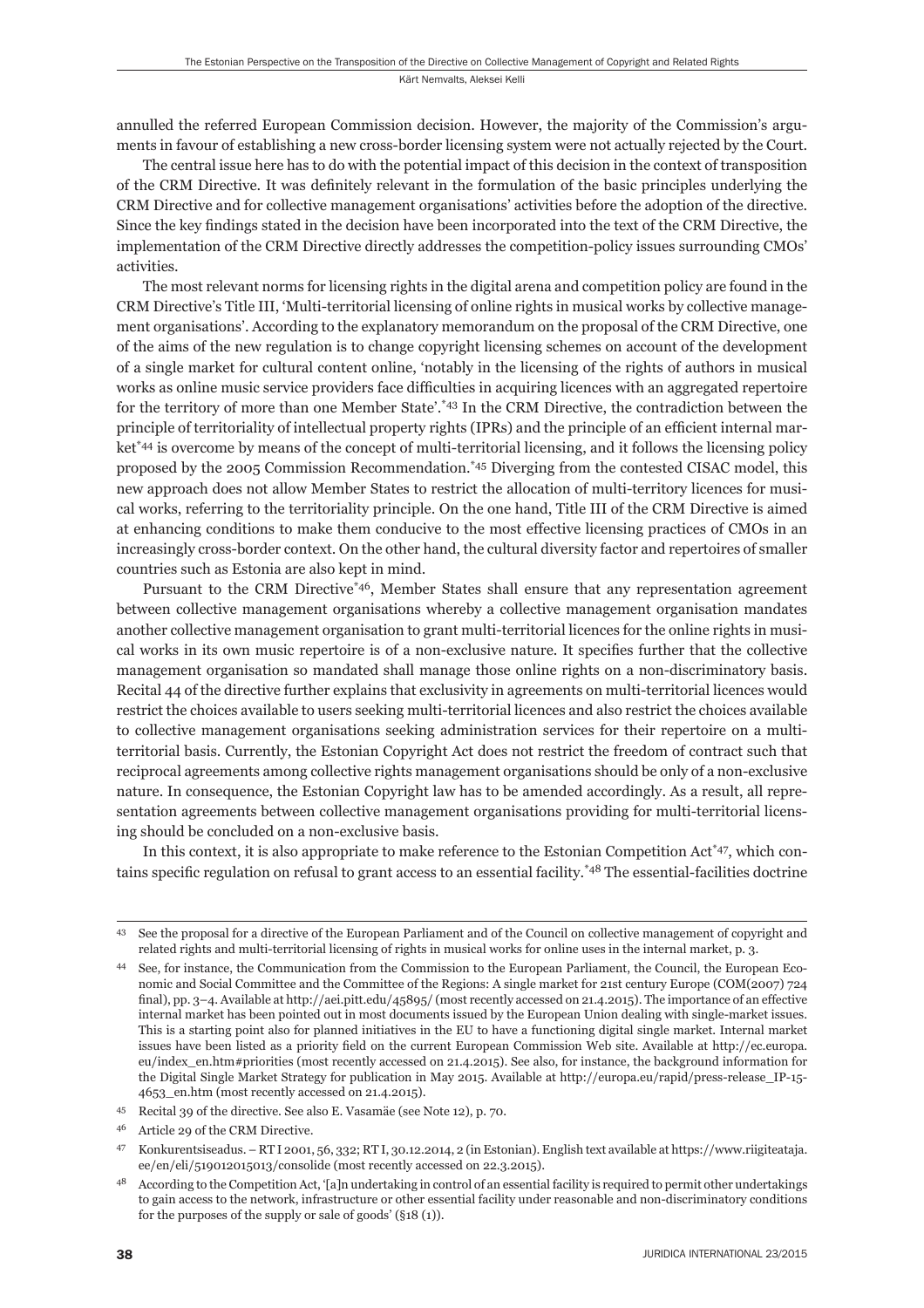Kärt Nemvalts, Aleksei Kelli

is one framework for conceptualising a refusal to deal, including a refusal to license, as an abuse of market dominance.\*49 The authors maintain that the provisions of the Estonian Competition Act can be considered broad enough to cover refusal to license an essential IPR also, as this refers to networks, infrastructure, and 'other essential facilities'. Since Recital 11 of the CRM Directive leaves the competition law intact, this regulation represents an additional possibility for weighing the appropriateness of the activities of a CMO.<sup>\*50</sup>

In addition to competition-policy issues, we have cultural diversity considerations. The TFEU\*51 requires the European Union to 'contribute to the flowering of the cultures of the Member States, while respecting their national and regional diversity and at the same time bringing the common cultural heritage to the fore'. Recital 3 of the CRM Directive emphasises the function of CMOs in supporting cultural diversity: 'Collective management organisations play, and should continue to play, an important role as promoters of the diversity of cultural expression, both by enabling the smallest and less popular repertoires to access the market and by providing social, cultural and educational services for the benefi t of their rightholders and the public.' The CRM Directive articulates a framework to assure the dissemination of small repertoires and thereby enhance cultural diversity.\*52 Collective management organisations have a right to require another CMO to represent them in multi-territorial licensing, which facilitates the licensing process and makes all repertoires accessible to the market for multi-territorial licensing. The framework described reduces the number of transactions that online service providers otherwise need perform to offer services. This should facilitate the development of new online services and lower the price that consumers have to pay.

Collective management organisations that are not willing or not able to grant multi-territorial licences directly in their own music repertoire should be encouraged on this basis to mandate other collective management organisations to manage their repertoire in a non-discriminatory manner.\*53

The CRM Directive has additional safeguard clauses for small CMOs and small repertoires. According to the directive, the CMO subject to the request should manage the 'new' repertoire on conditions identical to those it applies to the management of its own repertoire and the requested CMO should include the represented repertoire in all offers it addresses to online service providers.\*54

Despite some criticism in legal literature\*55, the authors of this article rather support those arguments that conceptualise the directive as a positive development.<sup> $*56$ </sup> It is justified for activities of organisations constituting *de facto* monopolies such as collective rights management organisations to be subject to some restrictions. The authors are of the opinion that the CRM Directive has struck a fair balance in the context of cross-border licensing of musical works.

## 4. Supervision of CMOs

The issue of supervision of collective management organisations is one of the most challenging topics in the context of the transposition of the CRM Directive into Estonian legislation. According to articles 36–38 of the CRM Directive, a Member State should guarantee that the compliance of CMOs established in their

<sup>49</sup> For further discussion, see M. Hagström, R Rüütel. Konkurentsiõigus ja praktika (Competition Law and Practices). – Äripäev 2010, pp. 88–102; J. Drexl et al. Copyright, competition and development: Report by the Max Planck Institute for Intellectual Property and Competition Law, Munich. 2013, pp. 69, 92, 260. Available at http://www.wipo.int/export/sites/www/ ip-competition/en/studies/copyright\_competition\_development.pdf (most recently accessed on 17.3.2015).

<sup>&</sup>lt;sup>50</sup> In Estonia, one case came before the Competition Board in 2009. After receiving a complaint from local users of works on the licence-fee structure, the Estonian competition agency tested the appropriateness of royalty rates of CMOs. Finally it was decided that the differentiated fees did not violate competition law. Decision available at http://www.konkurentsiamet.ee/public/MT\_Eesti\_klubide\_Liit\_Eesti\_Fonogrammitootjate\_hing\_Eesti\_Autorite\_hing\_Eesti\_Esitajate\_Liit\_ otsus\_28\_10\_2009.pdf (most recently accessed on 15.3.2015).

<sup>51</sup> TFEU, Article 167 (1).

<sup>52</sup> Article 30 of the CRM Directive.

<sup>53</sup> Recital 44 of the CRM Directive.

<sup>54</sup> The CRM Directive's Article 30 (3) and (4).

<sup>55</sup> According to some critics, the implementation of the CRM Directive might lead to a lack of cultural diversity, since managing the main (popular) repertoire benefits a CMO more and thereby the niche repertoire could be left aside. It has also been pointed out that CMOs fulfi l important non-economic functions and that leaving smaller CMOs facing the competition might lead to disappearance of such CMOs as manage mainly small (niche) repertoires. See. J. Drexl. Competition in the field of collective management: Preferring 'creative competition' to allocative efficiency in European copyright law. – P. Torremans (ed.). *A Handbook of Contemporary Research*. Edward Elgar Publishing 2007, p. 272. See also C.B. Craber (see Note 37), p. 11.

<sup>56</sup> E. Vasamäe (see Note 12), p. 45.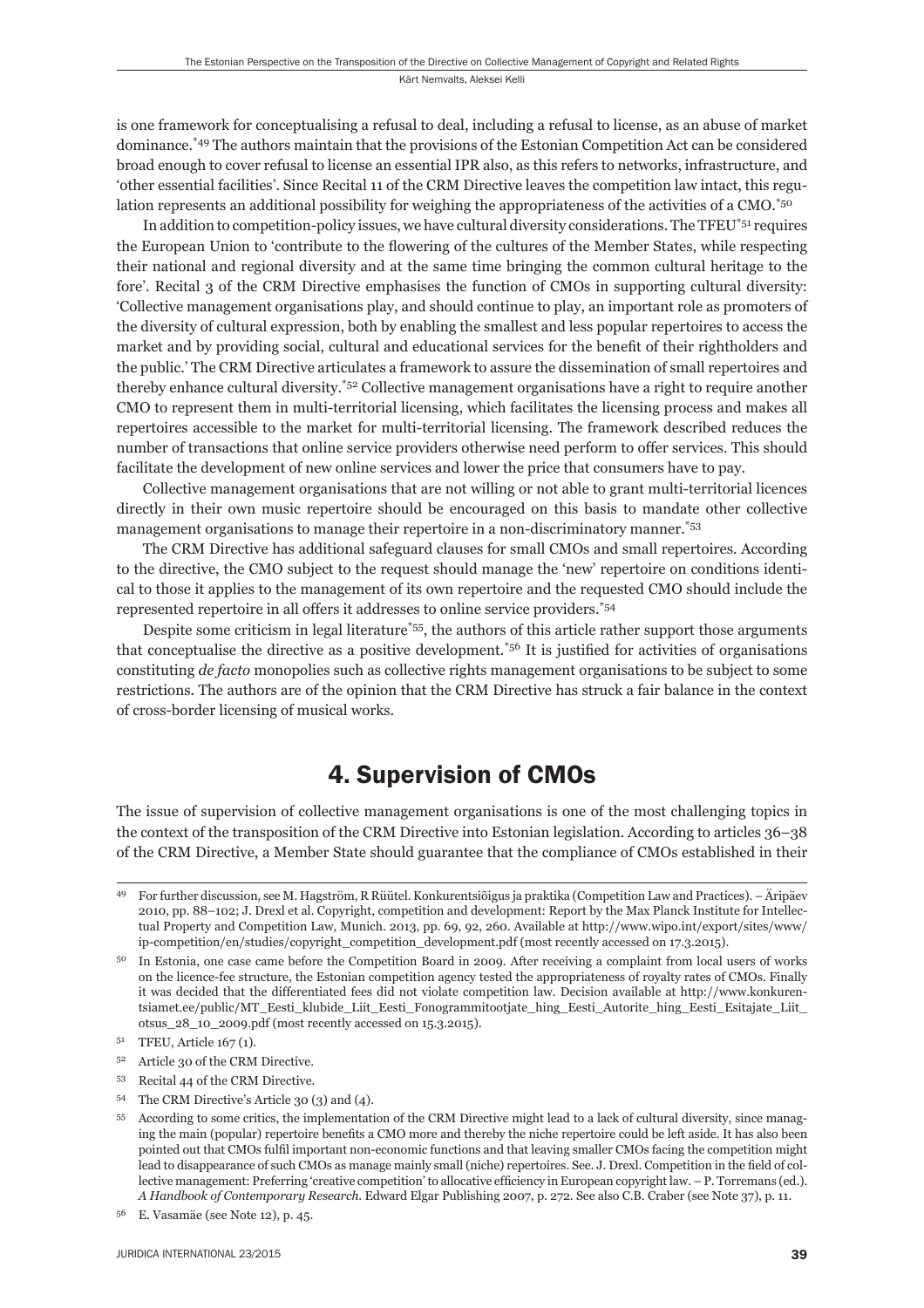territory with the provisions of the CRM Directive is monitored by competent authorities designated as having that responsibility. There has been no state supervision system established so far in Estonia.\*57 Therefore, the implementation of the CRM Directive requires radical changes of the Estonian copyright law in this respect. A strategic decision should be made with regard to which authority in Estonia is the one to be notified of activities or circumstances that allegedly violate the provisions of the CRM Directive transposed into Estonian law.\*58

In general terms, Estonia has three main options with respect to the supervising institution. Firstly, Estonia could rely on the existing copyright committee, which, *inter alia*, resolves disputes related to copyright and neighbouring rights by way of conciliation of the parties.\*59 The committee does not have any power to impose sanctions, and it consists of representatives of CMOs and of institutions that would initiate the supervision procedure. On account of these conditions, the committee is not suitable for the implementation of Article 36 of the CRM Directive.

With the second option, the supervisory tasks could be shifted to the Patent Board of Estonia, which is a government agency under the Ministry of Justice. This, however, requires structural changes to the Patent Board and considerable investments in capacity-building of its personnel with respect to copyright, related rights, and collective management thereof. The Ministry of Justice as a government entity responsible for intellectual property issues, including copyright and related rights\*60, could be considered as a third option. Although no official decisions have been made yet, the authors of the article consider the Ministry of Justice to be the appropriate institution for fulfilling the tasks of the competent authority since it already possesses the required competence.

In addition to designation of an institution supervising CMOs, it is necessary to choose a suitable form of control. The CRM Directive provides that competent authorities should have the power to impose appropriate sanctions or take appropriate measures where the provisions of national law adopted in implementation of the CRM Directive have not been complied with.\*61 The CRM Directive does not restrict the choice of Member States as to competent authorities, nor with regard to the nature of the control over collective management organisations.\*62 The CRM Directive does, however, require sanctions and other measures to be 'effective, proportionate and dissuasive'.\*63

These limitations notwithstanding, Estonia still has some room for manoeuvring. One way forward could be to supervise CMOs' activities within the legal framework established by the General Part of the Economic Activities Code.\*64 The General Part of the Economic Activities Code enumerates two kinds of control measures: 1) *ex ante* (the entity should have an activity licence prior to commencement of its activities)\*65 and 2) *ex post* (the entity is required to submit a notice to the registrar upon commencement of its activities).\*66 A third option is not to apply any kind of *ex-ante* or *ex-post* supervision measures to

<sup>57</sup> Estonia is one of the very few countries where such a supervisory system has not been introduced yet. Many countries already have such measures in force. Examples are Latvia (the Latvian Copyright Law's Section 67 stipulates that collective management organisations should have a permit and that the permits for the administration of economic rights on a collective basis shall be issued and cancelled by the Ministry of Culture), Hungary (where the activities of collective management organisations are linked to prior registration of the organisations and their activities are monitored and supervised by the Hungarian Intellectual Property Office, pursuant to Sections 91–92P of the Hungarian Copyright Act), and the Czech Republic (pursuant to the relevant copyright law's Sections 98–99, there should be authorisation obtained from the Ministry of Culture to execute activities of collective management, and the Ministry of Culture also supervises the activities after giving authorisation).

<sup>58</sup> See Article 36 (2) of the CRM Directive.

<sup>&</sup>lt;sup>59</sup> The Copyright Act's  $\S 87(1) 4$ ).

<sup>&</sup>lt;sup>60</sup> Vabariigi Valitsuse seadus (Government of the Republic Act). – RT I 1995, 94, 1628; RT I, 5.11.2014, 2. Unofficial translation available at https://www.riigiteataja.ee/en/eli/517112014001/consolide (most recently accessed on 22.3.2015). Section 59 (1) of the Government of the Republic Act stipulates that the sphere of governance of the Ministry of Justice encompasses also co-ordination of the field of intellectual property.

<sup>61</sup> Article 36 (3) of the CRM Directive.

<sup>62</sup> Recital 50 of the CRM Directive.

<sup>63</sup> Article 36 of the CRM Directive.

<sup>64</sup> Majandustegevuse seadustiku üldosa seadus. – RT I, 25.3.2011, 1; RT I, 29.6.2014, 1 (in Estonian). English text available at https://www.riigiteataja.ee/en/eli/522082014004/consolide (most recently accessed on 22.3.2015). For the purpose of clarifi cation, it should be mentioned that this code transposes the Services Directive into Estonian legislation. See also Directive 2006/123/EC of the European Parliament and of the Council of 12 December 2006 on Services in the Internal Market. – ELT L 376, 27.12.2006, pp. 36–68.

<sup>65</sup> Sections 16–28 of the General Part of the Economic Activities Code Act.

<sup>66</sup> Sections 14–15 of the General Part of the Economic Activities Code Act.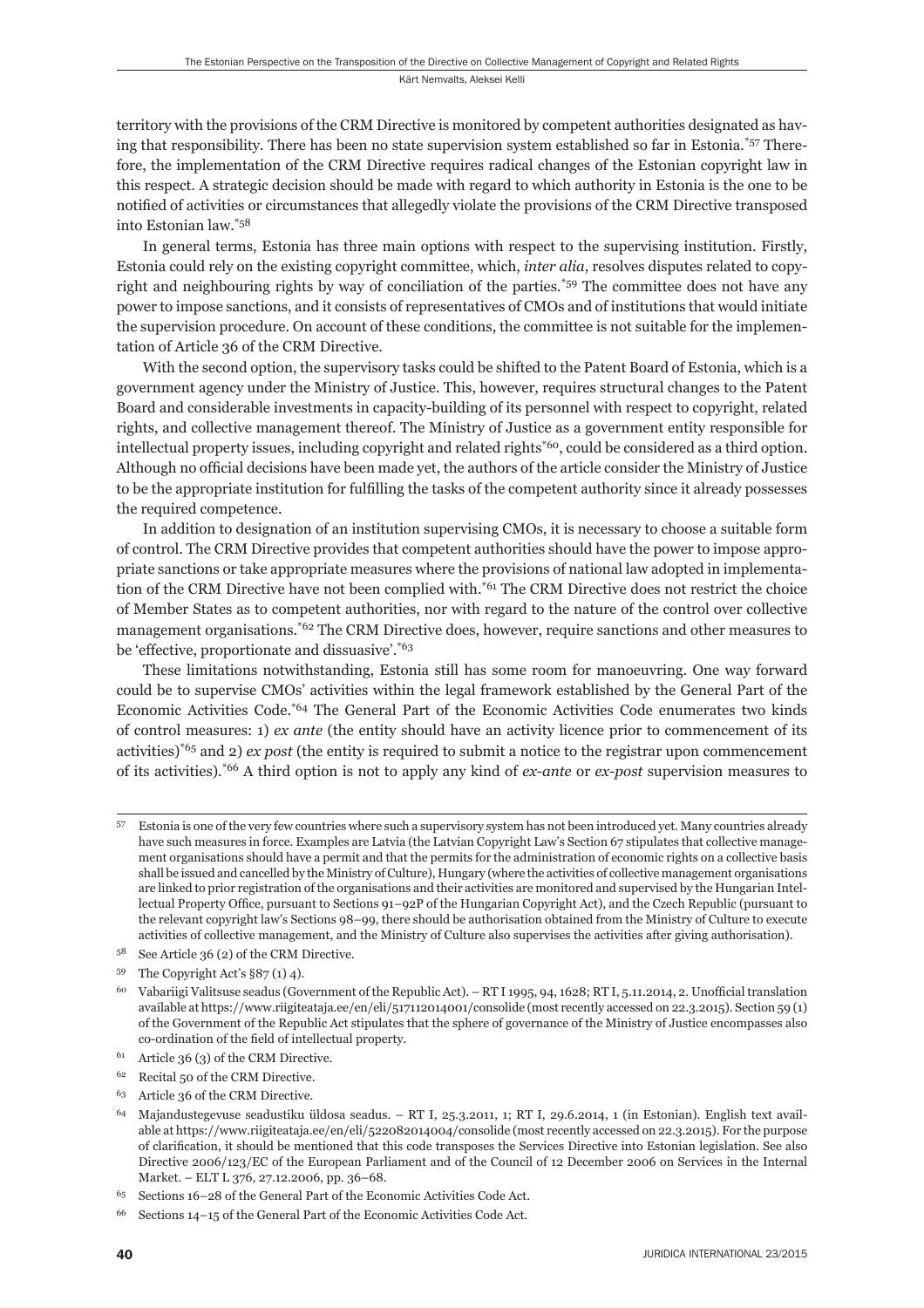CMOs. Instead, it could be stipulated that the competent authority (most likely the Ministry of Justice) is obliged to act when a CMO violates requirements transposed from the CRM Directive into the Copyright Act (general supervision).

Under this approach, CMOs should follow the requirements set forth in the Copyright Act. However, they are not required to submit a notice of their activities and do not need to obtain an activity licence. In the event that an interested party (e.g., a CMO member or a user) considers a CMO's activities to violate the Copyright Act, said interested party can notify a local competent authority and relevant proceedings based mainly on the Copyright Act shall follow.

The authors prefer a differentiated approach that considers the nature of a CMO. *Ex-ante* measures of any sort requiring prior authorisation should be deemed non-proportional and be excluded in all cases

Collective management organisations granting multi-territorial licences to online rights in musical works\*67 should be subject to *ex-post* supervision measures and submit the relevant data to the register of economic activities.<sup>\*68</sup> A higher supervision standard is justified by the fact that CMOs issuing multiterritorial licences have considerable market power. In addition, if the competent authority has prior information on the scale of CMOs' activities, the supervision task of the state can be fulfilled more efficiently. All other CMOs should be subject to general supervision. This means that they do not have to submit any data similarly to CMOs granting multi-territorial licences (an *ex-post* measure). The supervising institution shall investigate and impose sanctions if necessary only after receiving relevant notification from an interested party.

When one is establishing a regulatory framework to supervise CMOs' activities, it is necessary to consider the General Part of the Economic Activities Code, the Law Enforcement Act<sup>\*69</sup>, and the Substitutive Enforcement and Penalty Payment Act\*70. A conceptual issue to be decided upon is whether the provisions regulating supervision are to be in the Copyright Act or distributed among several acts. It is necessary to bear in mind that the General Part of the Economic Activities Code, the Law Enforcement Act, and the Substitutive Enforcement and Penalty Payment Act stipulate the general framework for supervisory activities in Estonia and that the specific provisions should be stated in a law regulating the particular field of law of relevance. This approach is supported by the wording and logic of the General Part of the Economic Activities Code, which stipulates that 'in the cases provided by law an undertaking is required to submit a notice to the registrar on commencement of economic activities in a relevant area of activity prior to commencement of economic activities' (emphasis mine)\*71. The collective management of copyright and related rights is regulated in the Copyright Act. Therefore, all specific norms regarding supervisory issues should be included in that act as well. The inclusion of the relevant provisions in the Copyright Act could facilitate legal clarity and awareness among the stakeholders.

### 5. Conclusions

The adoption of the CRM Directive and its transposition create several challenges. Estonia has to identify the most appropriate way of transposing the directive. The problems can be divided into the following categories: 1) the legal form of collective management organisations, 2) compatibility of CMOs' activities with competition regulations (with respect to abuse of dominant position), 3) cultural diversity, and 4) supervision of collective management organisations.

The Estonian Copyright Act requires a certain legal form (that of a not-for-profi t association) for establishment of a CMO. After analysis of the final text of the CRM Directive in light of the European Court of Justice case law, it can be argued that Estonia could actually retain its definition of collective management organisations in its copyright law. Nevertheless, it might be reasonable to broaden the definition in

<sup>67</sup> Title III of the CRM Directive.

<sup>68</sup> For additional information on the register of economic activities, see https://mtr.mkm.ee/ (most recently accessed on 22.3.2015).

<sup>69</sup> Korrakaitseseadus. – RT I, 31.12.2014, 28 (in Estonian). English text available at https://www.riigiteataja.ee/en/ eli/528012015003/consolide (most recently accessed on 23.3.2015).

<sup>70</sup> Asendustäitmise ja sunniraha seadus. – RT I 2001, 50, 283; RT I, 12.7.2014, 1 (in Estonian). English text available at https:// www.riigiteataja.ee/en/eli/522012015001/consolide (most recently accessed on 22.3.2015).

 $71$  Section 14 (1) of the General Part of the Economic Activities Code.